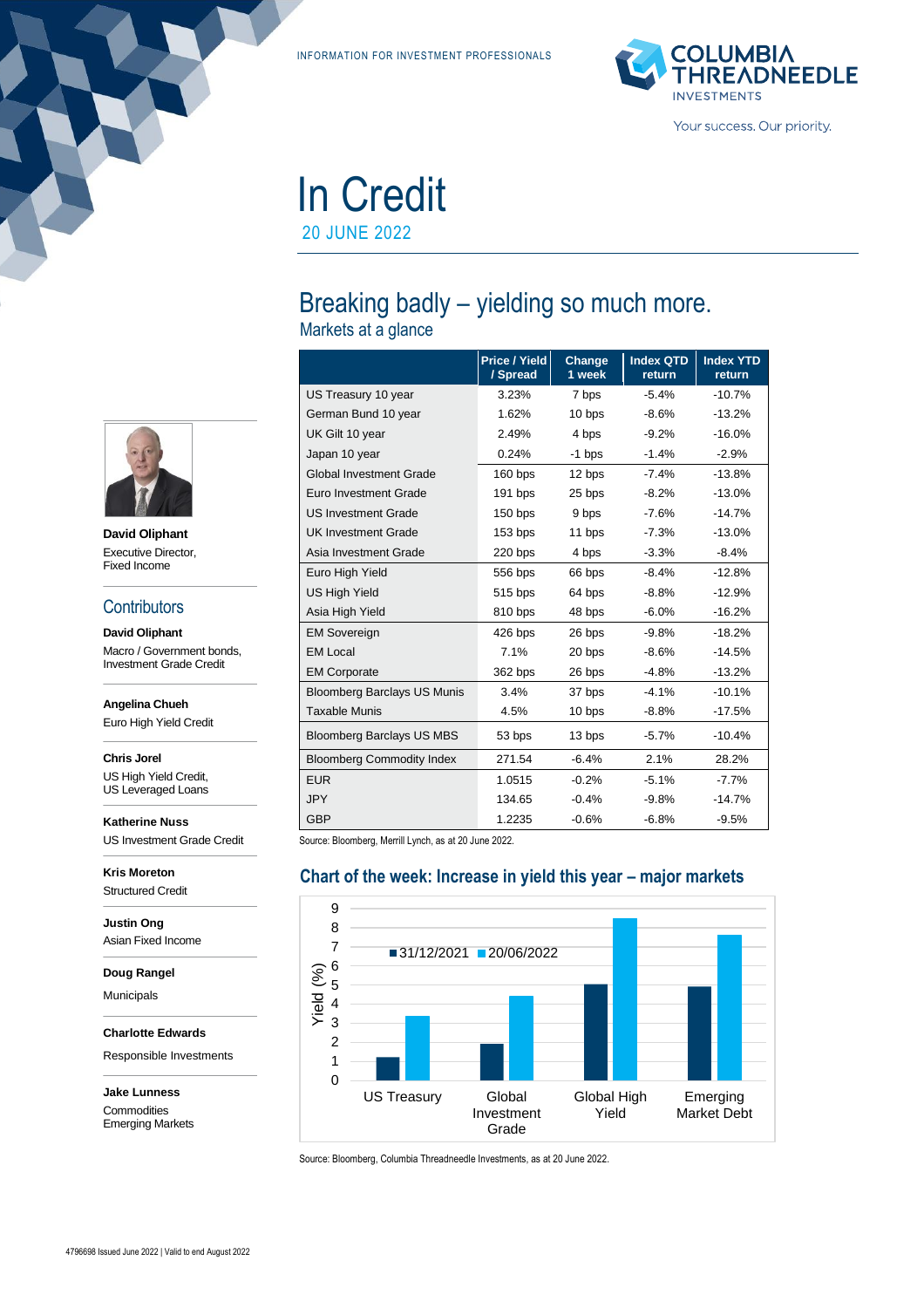#### Macro / government bonds

Another five days, another rout in financial markets. Short of an investment in a few choice commodities, this year has been a bit of a reckoning and a time of significant wealth destruction. Amid such turmoil one would typically look to risk-free US treasuries to offset the implosion in equities and credit markets; this has not been the case. This year has been about a normalisation of real yields and discount rates and that affects all assets and, of course, government debt.

Last week, central banks delivered a verdict of 'guilty of too much inflation' and sentenced economies to higher interest rates, and markets to sharp declines. The US Federal Reserve was the first to act, taking rates higher for a third time and by 75bps. The Bank of England came next with its fifth quarter point move, then the Swiss central bank ushered in a new era of tightening with a first rate rise in 15 years. There is more to come. Markets are priced for US rates to reach around 3.5% by the end of this year and to peak around 4% in 2023. So, financial conditions are certainly tightening as US 30-year mortgage rates reached the highest rate since late 2008 at 5.875%, according to lender Freddie Mac.

On the other side of the Atlantic, and in the face of ballooning peripheral European government spreads, the European Central Bank panicked and held an emergency meeting seeking to assure investors it hadn't abandoned these fragile markets. It has seemed to work – at least for now.

But what of the good news hidden in all this muddle? For income-seeking investors yields in all asset classes warrant a relook. As the **chart of the week** illustrates, high yield is once again high and yielding while other areas of the market offer a similarly more interesting income proposition.

Inflation is also likely to fall in coming quarters. Aside from the obvious base effects, numerous secular forces, which ushered in the era of disinflation are largely intact (aside perhaps globalisation), while central banks have an arsenal full of ammunition to blast their foes, just as Mr Volker did all those years ago. Let's hope it's the former not the latter outcome from a market perspective.

#### Investment grade credit

As mentioned, credit markets took a bit of a hit last week. Indeed, spreads hit a new wide print for the year. The global index ended the week with a spread of 160bps. This is the widest valuation since mid-2020 and now some 60% higher than where we started the year. Within the widening this masks a significant geographic dispersion. Euro credit is 95% wider while the bigger US dollar market is around 53% higher than at the end of last year.

Amid the turmoil there was a decline in liquidity and lack of new issuance that normally accompanies this type of market condition.

Touching on higher yields, however, the global index now offers a yield of just below 4.5%. Unlike the spread comparison this is much more eye-popping. You must go back to 2009 (just after the GFC) to be offered such a high yield. This reflects, of course, the additional effect of rising government bond yields, which have not been a feature until relatively recently.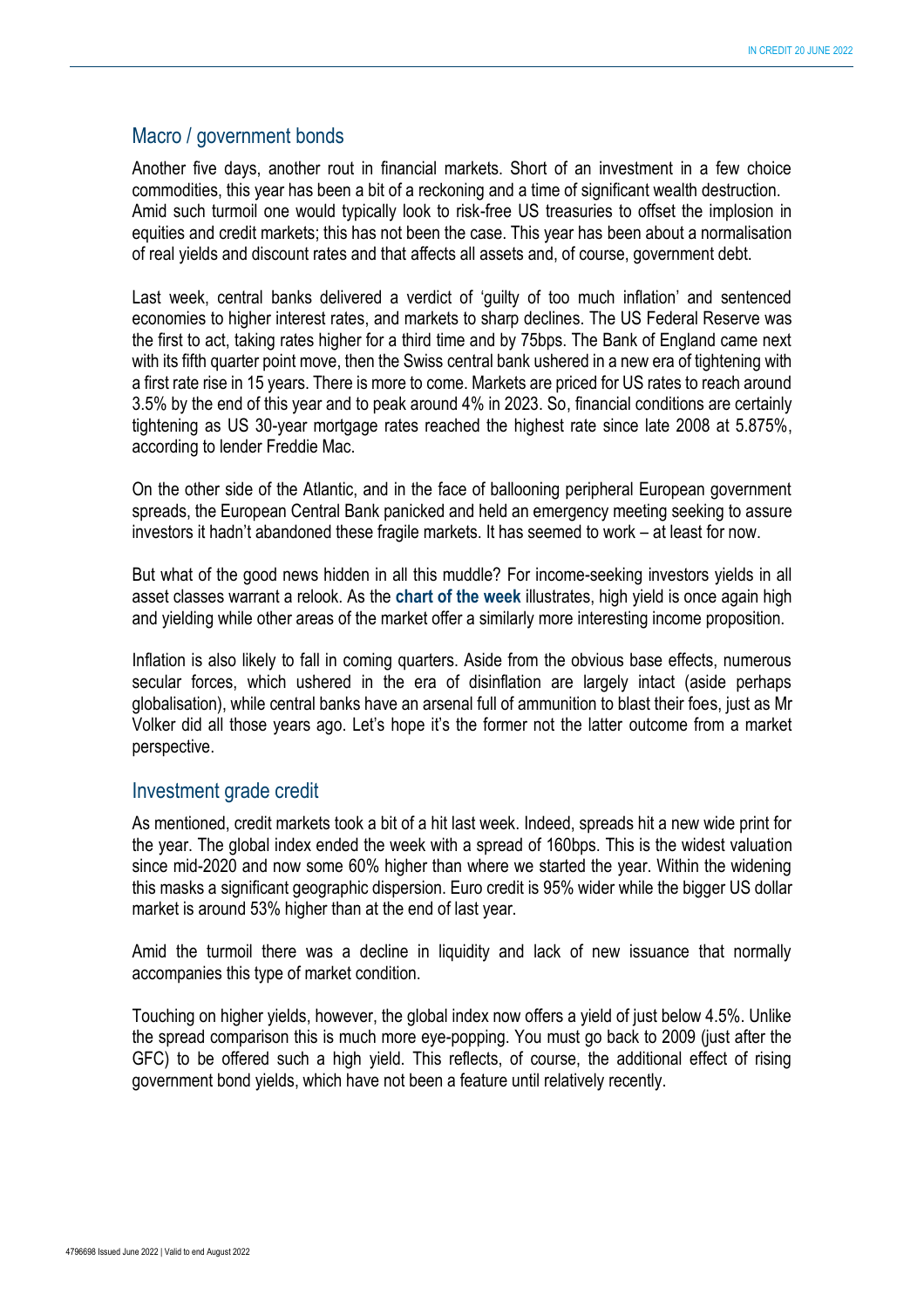#### High yield credit & leveraged loans

US high yield bond valuations widened dramatically over the week as stickier inflation and a more front-loaded response from the US Fed shifted the focus to downside growth risks. The ICE BofA US HY CP Constrained Index returned -2.94% and spreads were 63bps wider. The asset class also experienced its third largest weekly outflow on record with \$5.7bn withdrawn over the period. This was the largest weekly outflow for US high yield bonds since early 2018. Meanwhile, the average price of the J.P. Morgan Leveraged Loan Index declined \$1.46 over the week to \$93.84, outperforming bonds but not immune to the risk-off tone. Retail loan funds also saw large outflows with \$2bn withdrawn over the week; the largest outflow from loan funds since March 2020.

European High Yield experienced its worst performing week so far this year, with a return of -3%. It was a very messy week with lots of volatility as spreads widened (+66bps) and yields rose (+0.85% to 7.11%) with the former being responsible for three-quarters of the increase in EHY yields. Single Bs were, marginally, worse than the other high yield rating buckets but all were within a stone's throw of the -3% return. There does not appear to be much distinction between sectors or credit rating buckets in this sell off. Individual names saw their bond prices drop between 2 to 7 points. The primary market remained firmly shut. Commentary from the banks suggests that other than regular refinancing activity (which is low due to the high amount of issuance in 2021), September may be the earliest for new issuance. Fund flows were €400m out, evenly split between ETFs and managed accounts. ETFs continue to price at a discount. Funds were seen to be selling their better-quality names to cover liquidity needs. Market liquidity remains very poor with longer maturities continuing to being the hardest to trade. There is talk that one must go back to 1982 to see similar market moves. With yields now at around +300bps above their 10-year average and spreads around +330bps above the average for the same period, there were some small signs of selective buying.

On the rating front, positive news from Coty, a US beauty products firm, as it was upgraded to BB-, from B+ by S&P. This follows the upgrade last month by Moody's to Ba3 from B1. S&P cited better than anticipated de-leveraging and an expectation that special dividends from the Wella business will be used to pay down debt. This contrasts with Revlon, another US beauty product business, who filed bankruptcy last week, going into default.

#### Asian credit

In Macau gaming, the Macau government published the final draft of the revised gaming law on 14 June, following the publication of the initial draft five months ago on 14 January. Barring any major last-minute push-back by members of the legislative assembly standing committee, the final draft may be voted on and signed into law by the legislative assembly sometime in the week of 20 June. Once the gaming law has been approved, the licence re-tendering process will kick off. The positives are: [1] lower risk for satellite casinos, as the requirement for satellite casinos to operate within the same premises as the concessionaires has been removed; and [2] 10-year maximum licenses with potential extension of three years. The negatives are: [1] Minimum capital requirement – net asset value at the concessionaire entity to be increased from MOP200m to at least MOP5bn (\$600m) and this must be maintained throughout the concession period. This is negative but manageable; operators such as Sands China will need to inject more capital to its concessionaire Venetian Macau; and [2] Minimum annual GGR requirement, which will be adjusted to the current economic conditions. In addition, the small change in tax rate of 40% from 39% of GGR and local ownership raised to 15% from 10% are neutral.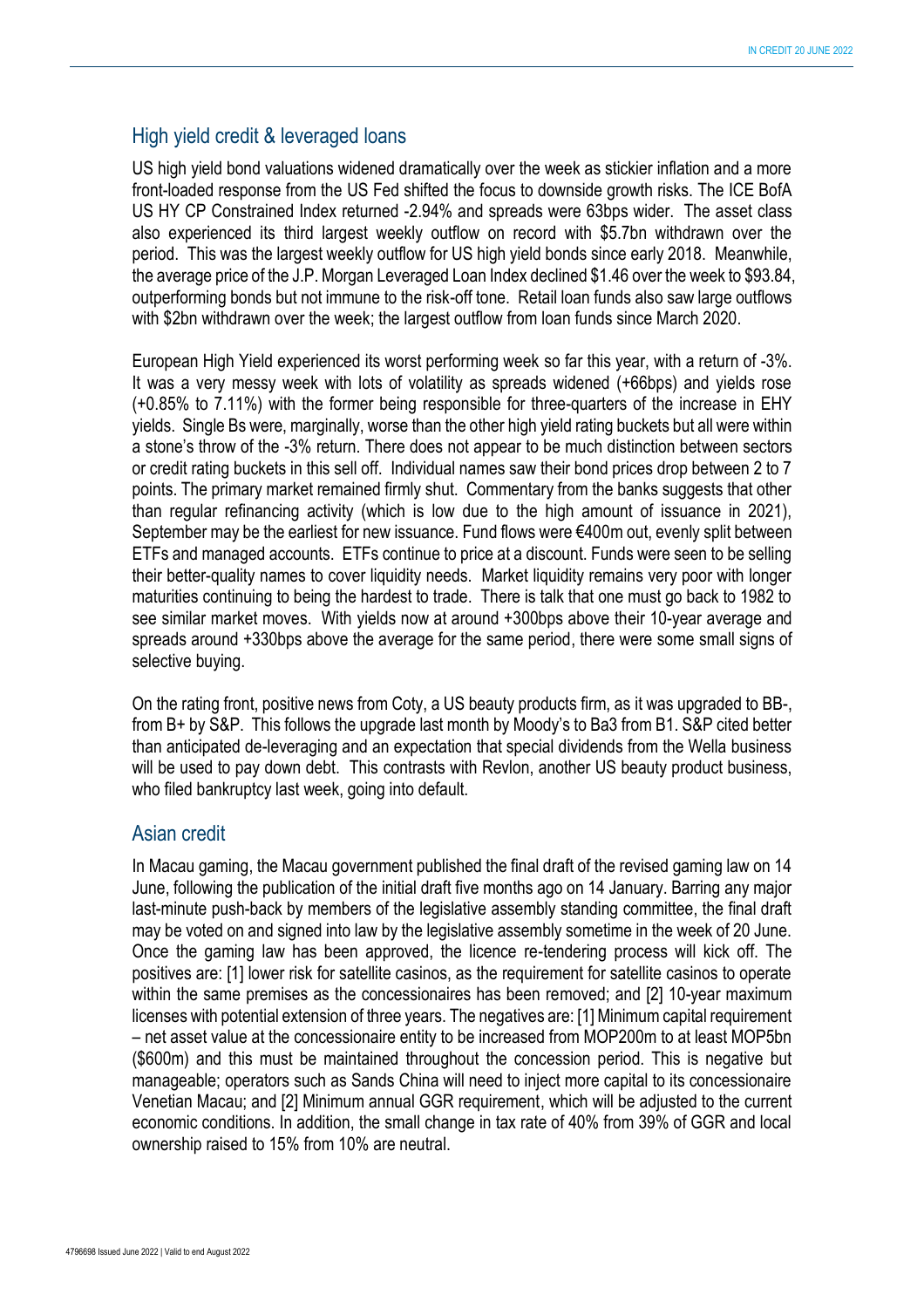In China, May credit growth rose to 10.5% y/y from 10.2% in April, mainly driven by an improvement in new loans and an increase in government bond issuance. At the same time, the contraction in off-balance sheet lending eased compared with a year earlier. Meanwhile, the total spending on land purchases fell 65% y/y to CNY 468bn in the first five months of 2022, with 60% of China's top 100 developers failing to buy a single piece of land during the period.

Country Garden announced that it will offer to purchase the outstanding \$683m COGARD 4.75% 22s at par using internal funds, ahead of its maturity in July 2022. The development is positive as it is in line with the management's comments during an investor call held earlier this month and will boost the investors' confidence in the company.

In the non-property space, during the "618" shopping season; ie, the mid-year shopping season started by JD.com in 2022, JD.com reported over CNY 379.3bn (\$56.5bn) of transaction volume, up 10.3% y/y. Unsurprisingly, the growth lagged the prior-year growth of 27.7% y/y, given the Covid impact.

Last week, Moody's placed Fosun's Ba3 ratings on review for downgrade on tight liquidity and large onshore and offshore debt maturities in the next 6-12 months. Fosun is now offering to purchase two offshore notes due October and August 2023 after a record week of decline for its bonds.

#### Emerging markets

Emerging market hard currency sovereigns posted a negative return over the week with spreads 26bps wider. Negative sentiment continues as a result of hawkishness from developed market central banks, uncertainty over the activity rebound in China, and lower commodities prices. High yield / investment grade spreads are decompressing and are now at wides close to those seen at the start of the pandemic. High yield underperformance is being predominantly driven by a sell-off in African bonds where oil exporters are being negatively impacted by the recent lower price. EM debt is now approaching extremely attractive long-term valuation levels in terms of yield, and at 7.6% (JP Morgan EMBI Global) with an average credit rating of BBB-, the asset class appears to offer an interesting income proposition.

In Colombia, leftist candidate Gustavo Petro defeated market-favoured candidate Rodolfo Hernandez in the final round of the presidential elections. Petro's key stances include taxing big landowners, curtailing oil new exploration licenses and renewing ties with socialist Venezuela. Oil and coal currently account for half of Colombia's exports and are therefore crucial to the economy. Petro aims to phase out these industries in favour of a tourism / knowledge-based economy. However, despite the win, Petro lacks a majority in congress so it remains to be seen which of his radical proposals he will be able to implement. Investors will now closely watch whom he appoints as Finance Minister.

In central bank news, Brazil raised the Selic rate by 50bps to 13.25%, the highest level since early 2017. The policy committee also raised its 2023 inflation forecast from 3.4% to 4% (May CPI is 11.7%). On the fiscal front incumbent president Jair Bolsonaro has implemented a series of tax breaks including lower import tariffs and industrial taxes. More recently congress approved a bill aiming to lower some state VAT tax and reduce federal taxes on fuel until the end of the year.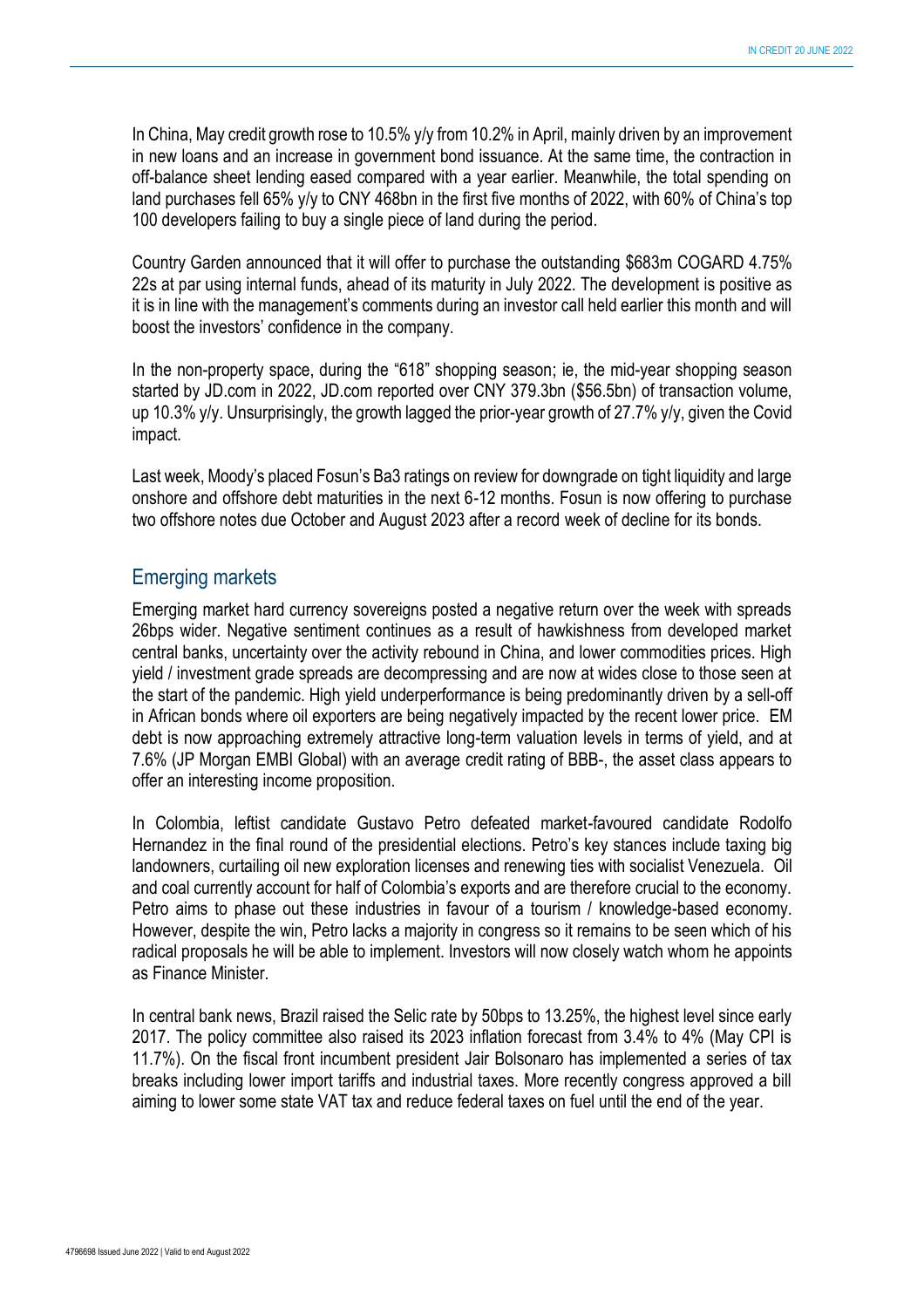### **Commodities**

The commodity index sold off sharply last week led by a decline in energy and industrial metal markets.

On the energy front, the sector was dragged down by a sharp sell-off (-22.4%) in US natural gas with most of the price action happening last Tuesday. The decline was driven by the previously mentioned damage and outages to the Freeport LNG terminal, with a full restart of the facility not expected to the end of the year. Given the high share of LNG exports coming from the terminal, export disruption has resulted in a demand shock for US natural gas and subsequently higher US natural gas supply.

In crude, brent sold off 5.6% worth most of the selloff occurring on Friday as the market weighed up the impact of rising interest rates on the global growth outlook. In Europe, Russian officials have shut down a terminal that handles two-thirds of Kazakhstan's oil exports, citing unexploded WW2 bombs, the shutdown follows the Kazakh president not recognising the Russian breakaway regions of Donetsk and Luhansk.

Industrial metals sold off 6.1% on aggregate with aluminium (-6.9%) and copper (-6.5%) leading the decline. In a similar vein to crude the metals market weakened as traders digested rate hikes from Switzerland, US and UK and the increasingly concern of recession.

#### Responsible investments

A record amount of solar energy was generated last week in Germany, as a heat wave made its way across Europe. Other countries on the continent also generated a high level of solar power, as the sun beat down and gave us the first taste of summer. As we endured the sweltering 30C+ heat, those of us lucky enough to turn on an air conditioning unit meant the surge did little for electricity demands and had no bearing on the high energy prices.

In the UK, the Department for Transport has immediately brought a stop to the Plug-in grant being offered to motorists purchasing an electric vehicle under £32k. The original lump sum amount back in 2011, when the scheme started, was £2,500 and was reduced to £1,500 last December. The department has said funding would instead be refocused towards building more public electric charging ports as well as providing a grant when purchasing an electric van, motorcycle or taxi. Many motoring groups and societies have hit back saying the timing is bad and is "sending the wrong message to motorists and to an industry that remains committed to government's net zero ambition".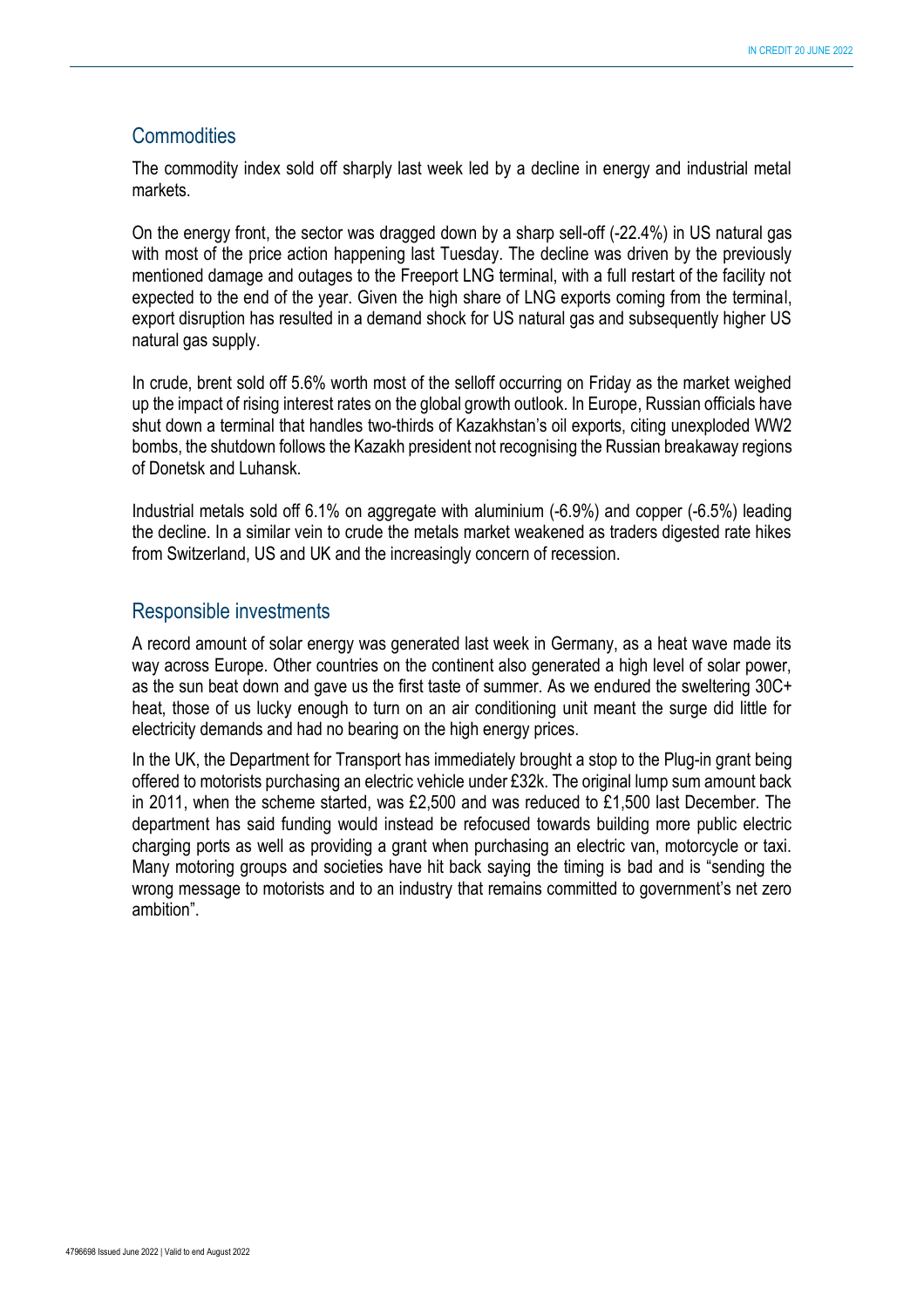## Summary of fixed income asset allocation views

#### **Fixed Income Asset Allocation Views**



| <b>THREADNEEDLE</b><br>20th June 2022<br><b>INVESTMENTS</b>                   |                                                                                                              |                                                                                                                                                                                                                                                                                                                                                                                                                                                                                                                                                                                                                                               |                                                                                                                                                                                                                                                                                                                                                                                                                          |  |  |
|-------------------------------------------------------------------------------|--------------------------------------------------------------------------------------------------------------|-----------------------------------------------------------------------------------------------------------------------------------------------------------------------------------------------------------------------------------------------------------------------------------------------------------------------------------------------------------------------------------------------------------------------------------------------------------------------------------------------------------------------------------------------------------------------------------------------------------------------------------------------|--------------------------------------------------------------------------------------------------------------------------------------------------------------------------------------------------------------------------------------------------------------------------------------------------------------------------------------------------------------------------------------------------------------------------|--|--|
| <b>Strategy and positioning</b><br>(relative to risk free rate)               |                                                                                                              | <b>Views</b>                                                                                                                                                                                                                                                                                                                                                                                                                                                                                                                                                                                                                                  | <b>Risks to our views</b>                                                                                                                                                                                                                                                                                                                                                                                                |  |  |
| <b>Overall Fixed</b><br>Income<br><b>Spread Risk</b>                          | Under-<br>weight $-2$ $1$ -1 0 $1$ +1 +2<br>Over-<br>weight                                                  | Credit spreads have widened from March volatility- driven<br>tightening, as we are seeing a market-wide softening in<br>technicals fundamentals. This, along with rates-driven credit<br>vulnerability, has kept the group negative on credit risk<br>We are past the peak of economic growth, with the first hike<br>75bps done and expectations for more 50/75bp hikes through<br>the end of 2022. Pullback in liquidity created opportunity for<br>market volatility.<br>Uncertainty remains elevated due to fears surrounding pace of<br>central bank hiking, inflation, recession probabilities, and the<br>Russian invasion of Ukraine. | Upside risks: lowered volatility once<br>expansionary environment is established as<br>the new normal<br>Downside risks: simultaneous low<br>unemployment, high inflation, hiking, and<br>slowing growth cause a recession. More<br>spillover from Russian invasion, sanctions<br>difficult to remove post-conflict. New Covid<br>lockdowns. Supply chain disruptions, inflation,<br>commodity shocks persist to H2 2022 |  |  |
| <b>Duration</b><br>$(10 - year)$<br>('P' = Periphery)                         | Short $\frac{1}{2}$ $\frac{1}{2}$ $\frac{1}{1}$ $\frac{1}{0}$ $\frac{1}{1}$ $\frac{1}{1}$ $\frac{1}{2}$ Long | Carry offered by front end yields now attractive in UK<br>٠<br>Longer yields to be captured by long-run structural downtrends<br>٠<br>in real yields<br>Inflation likely to normalize over medium term, although some<br>areas will see persistent pricing pressures<br>Hiking cycles may be curtailed by weakening growth, as risk of<br>a policy error increases                                                                                                                                                                                                                                                                            | Inflationary dynamics become structurally<br>persistent<br>Labour supply shortage persists; wage<br>pressure becomes broad and sustained<br>Fiscal expansion requires wider term premium<br>Long run trend in safe asset demand reverses                                                                                                                                                                                 |  |  |
| Currency<br>$(E' = European$<br>Economic Area)                                | A\$<br>EM<br>1 Long<br>Short $-2$ $-1$ $-1$ $\frac{0}{5}$<br>Ε£                                              | The invasion of Ukraine will hit global growth, hinder risk<br>markets and lend a bid to the Dollar<br>The repricing of the ECB has so far failed to boost the Euro as<br>Eurozone growth expectations have underperformed the US                                                                                                                                                                                                                                                                                                                                                                                                             | End of zero-covid strategy in China<br>normalises supply chains and raises global<br>growth, to the detriment of the Dollar                                                                                                                                                                                                                                                                                              |  |  |
| Emerging<br><b>Markets Local</b><br>(rates (R) and<br>currency (C))           | Under- $\overline{1, 1}$ $\overline{1, 1}$ $\overline{1, 1}$ $\overline{1, 1}$<br>Over-<br>weight<br>c       | Substantial monetary policy tightening now embedded into EM<br>local rates<br>Aggressive Fed pricing may now open the door to selective<br>EMFX performance<br>EM real interest rates relatively attractive, curves steep in<br>places                                                                                                                                                                                                                                                                                                                                                                                                        | Negative sentiment shock to EM fund flows<br>- Central banks tighten aggressively to counter<br>fx weakness<br>EM inflation resurgence<br>• EM funding crises drive curves higher and<br>steeper<br>Tightening global financing conditions                                                                                                                                                                               |  |  |
| Emerging<br><b>Markets</b><br>Sovereign<br><b>Credit (USD</b><br>denominated) | Under- $\frac{1}{2}$<br>weight $-2$ -1 0 +1<br>Over-<br>weight                                               | Spreads more attractive, new optimism for struggling<br>٠<br>fundamentais motivated upgrade despite weak technicals.<br>Fundamental headwinds: elevated fiscal deficits, rising debt to<br>GDP ratios, significant inflation, Chinese growth, idiosyncratic<br>political risks, increasing use of IMF programs<br>Fundamental consequences of invasion are unevenly<br>distributed via trade links and commodity exposure. Good for<br>commodity producers, bad for resource importers<br>Focus on buying strong reival opportunities as headwinds and<br>volatility increase                                                                 | Chinese growth derails with softer policy<br>stance after shuldowns<br>Continued spillover from Russian invasion:<br>٠<br>local inflation (esp. food & commodity),<br>slowing growth<br>A replay of 2013 occurs with a taper tantrum<br>or swift appreciation of the USD<br>Persisting COVID growth scars hurt<br>۰<br>economies & fiscal deficits<br>- Weaking technical with large fund outflows<br>and slower supply  |  |  |
| Investment<br><b>Grade Credit</b>                                             | Under-<br>weight -2 -1 0 +1 +2 weight                                                                        | US & EMEA spreads have widened since last month. Index last =<br>٠<br>hung out at these yield levels in June 2010.<br>Despite strength in fundamentals (leverage, debt, service<br>capacity, liquidity), we are past peak in credit quality for the<br>cycle. Inflation, monetary tightening and technicals remain<br>headwinds<br>Liquidity remains erratic, with heightened volatility and wide<br>new issue concessions taking focus away from secondaries.                                                                                                                                                                                | Supply dynamics remain a headwind<br>Rate environment remains volatile<br>Investors return to government bonds from IG<br>as their risk/retum preference for safe assets is<br>changing in new rate environment<br>Russian invasion worsens operating<br>environment globally                                                                                                                                            |  |  |
| <b>High Yield</b><br><b>Bonds and</b><br><b>Bank Loans</b>                    | Under- $\frac{1}{1}$ $\frac{1}{1}$ $\frac{1}{0}$ $+1$ $+2$ weight                                            | Spreads have widened since last month, still inside of long-<br>term medians. New focus on higher quality & risk management.<br>expect volatility to continue.<br>In EMEA, spreads at previous recession points and reflect<br>default outlook. Elevated risks for EMEA HY because of<br>proximity to Russian invasion.<br>Primary market slow and weak liquidity in secondary<br>٠<br>Bank loan market drifted lower with more volatility; sentiment<br>weakening over slowing economy and higher interest cost, still<br>see primary market support<br>Bonds & loan defaults set to remain near historic lows                               | Default concerns are focused on demand<br>destruction, margin pressure and macro risks<br>Loan technicals and flows weaken<br>Waves of ratings upgrade continue into this<br>year.<br>Russian invasion significantly rattles US bond<br>٠<br>loan/market as already seen in EMEA from<br>commodities.                                                                                                                    |  |  |
| <b>Agency MBS</b>                                                             | Under-<br>weight -2 -1<br>Over-<br>weight                                                                    | Mortgages recently outperformed as volatility dropped.<br>Higher Coupon securities are the most attractive, as lower<br>coupons appear vulnerable due to tight valuations, poor carry<br>and upcoming Fed sales and less money manager<br>sponsorship.<br>A preferred place to add positions in TBA, pools and IIO                                                                                                                                                                                                                                                                                                                            | Housing activity slows and rising rates move<br>prepays to normal levels without hurting<br>mortgage servicing rates.<br>Uncertainty with the Fed hiking schedule and<br>long-term position within the Fed balance<br>sheet                                                                                                                                                                                              |  |  |
| <b>Structured</b><br>Credit<br>Non-Agency<br><b>MBS &amp; CMBS</b>            | Under- $\frac{1}{\text{Weight}}$ -2 $\frac{1}{10}$ +1 +2 weight<br>Over-                                     | Our preference remains for Non-Agency RMBS<br>RMBS: Fundamental performance remains strong but expect<br>normalization coming from heavy supply, extension concerns,<br>and general risk off. Like higher quality collateral<br>CMBS: Fundamentals remain mostly solid but weakening.<br>Widening has shifted relval preference to other sectors.<br>CLOs: Spreads have been widening in sympathy with<br>structured product credit, secondary bonds difficult to source as   SOFR deals slows CLO new issue<br>sellers became buyers.<br>ABS: US consumer looks well positioned, watching<br>performance given inflation & rates.            | Consumer fundamental position (especially<br>۰<br>lower income) weakens with inflation and Fed<br>tightening, consumer retail/travel behavior fails<br>to return to pre-covid levels<br>Work From Home continues full steam-ahead<br>post-pandemic (positive for RMBS, negative<br>for CMBS).<br>Rising interest rates dent housing market<br>strength                                                                   |  |  |
| <b>Commodities</b>                                                            | Under- $\frac{1}{2}$ -1 $\frac{1}{0}$ +1<br>-Over ך<br>weight                                                | o/w Copper & Lead vs Zinc<br>ow Livestock<br>o/w Softs<br>$\blacksquare$<br>o/w Grains<br>u/w Gold<br>$\bullet$ $\circ$ /w $\circ$ il                                                                                                                                                                                                                                                                                                                                                                                                                                                                                                         | Global Recession                                                                                                                                                                                                                                                                                                                                                                                                         |  |  |